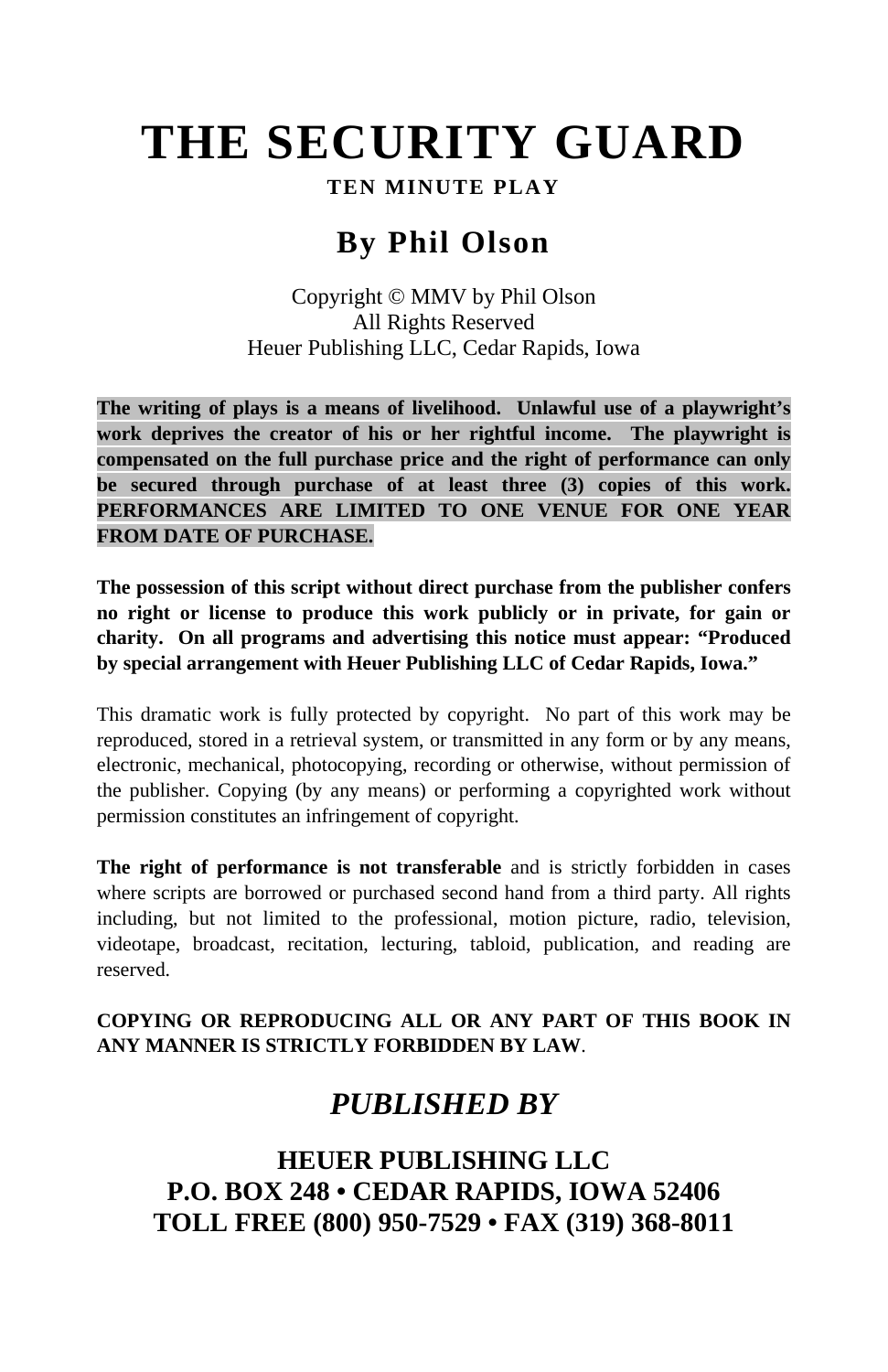# **THE SECURITY GUARD By Phil Olson**

SYNOPSIS: A warehouse security guard who takes himself way too seriously breaks in a new trainee.

### **CAST OF CHARACTERS**

**JOHNSON** BAKER BOX SPRING THIEF

#### **SET DESIGN**

Center stage is a park bench. Stage left is a water fountain. Stage right is a garbage can.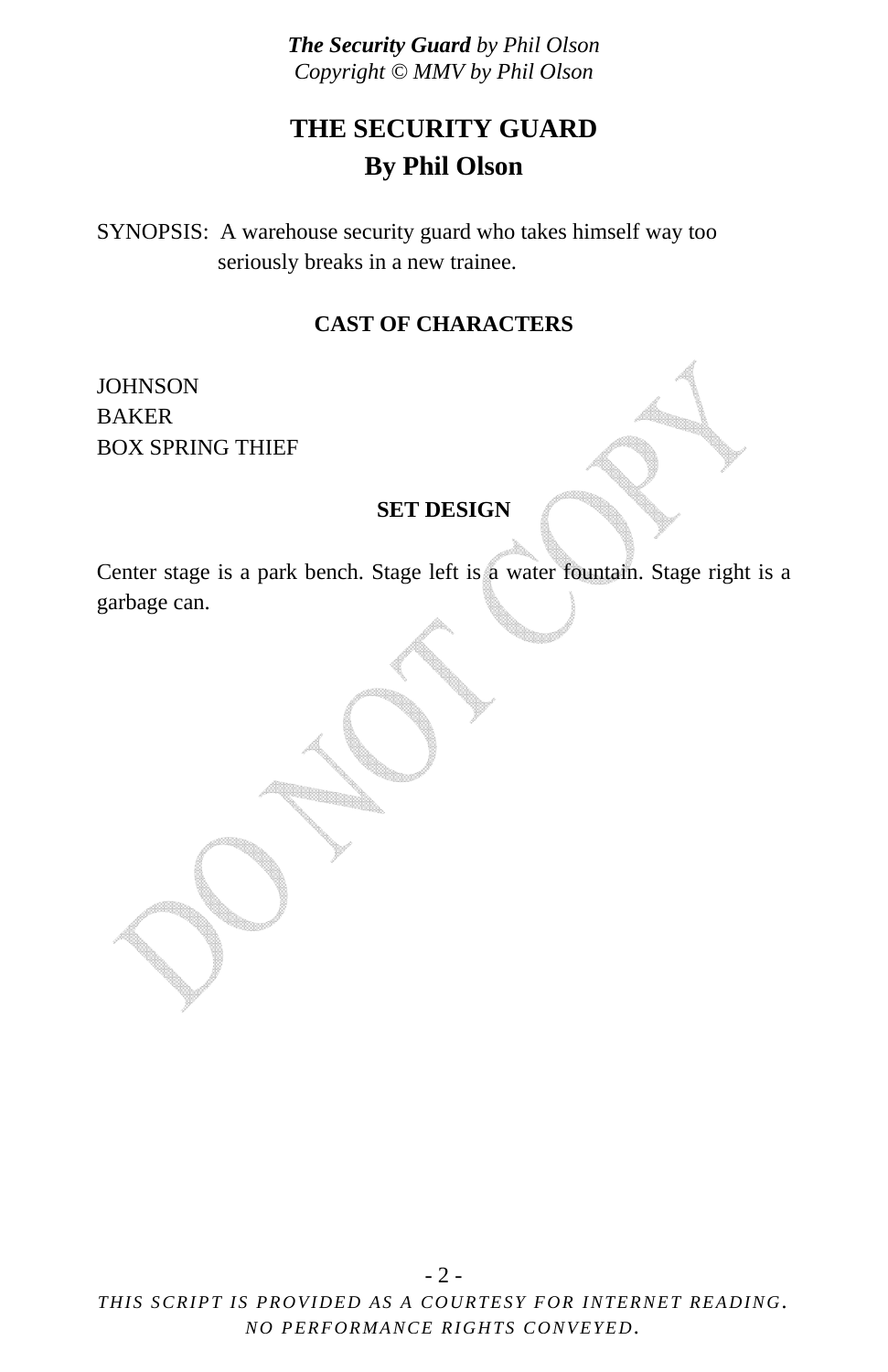## *SETTING:*

*A security guard, JOHNSON, enters from up-stage left. Behind Johnson is security guard trainee, BAKER. They are in a park outside a big warehouse containing Spivitz Box Springs. They're on break. JOHNSON has a Styrofoam cup of coffee. JOHNSON takes his job way too seriously. Think Barney Fife on "The Andy Griffith Show."*

**JOHNSON:** So, how's the first day on the job going?

*JOHNSON looks under the garbage can, doing recon work.* 

**BAKER:** It's going great, sir.

*BAKER looks under the same can.* 

**JOHNSON:** That's good.

*JOHNSON looks under the bench.* 

**BAKER:** How long you been here, sir?

*BAKER looks under the bench. BAKER basically imitates whatever JOHNSON does.* 

**JOHNSON:** I've been a security guard at Spivitz Box Spring and Sleep Products for 12 years. I've seen it all.

**BAKER:** I bet you have some good stories, sir.

**JOHNSON:** Yeah, I do. It's a great company. Nice perks. This park, for instance. Guess what it's called?

**BAKER:** Spivitz Park.

**JOHNSON:** That's good. You've been doing your homework.

*JOHNSON goes to drinking fountain and fills up his cup.* 

**BAKER:** I read the brochure. It said the employees can come out here during breaks.

**JOHNSON:** Like Pavlov's monkeys. The whistle blows and they come filing out of that warehouse for coffee and a smoke.

**BAKER:** Ever have a robbery?

**JOHNSON:** No, sir. Twelve years here and no robberies.

*Suddenly, a man sneaks across the park, behind the security guards, carrying a box spring. He successfully avoids being caught.* 

- 3 -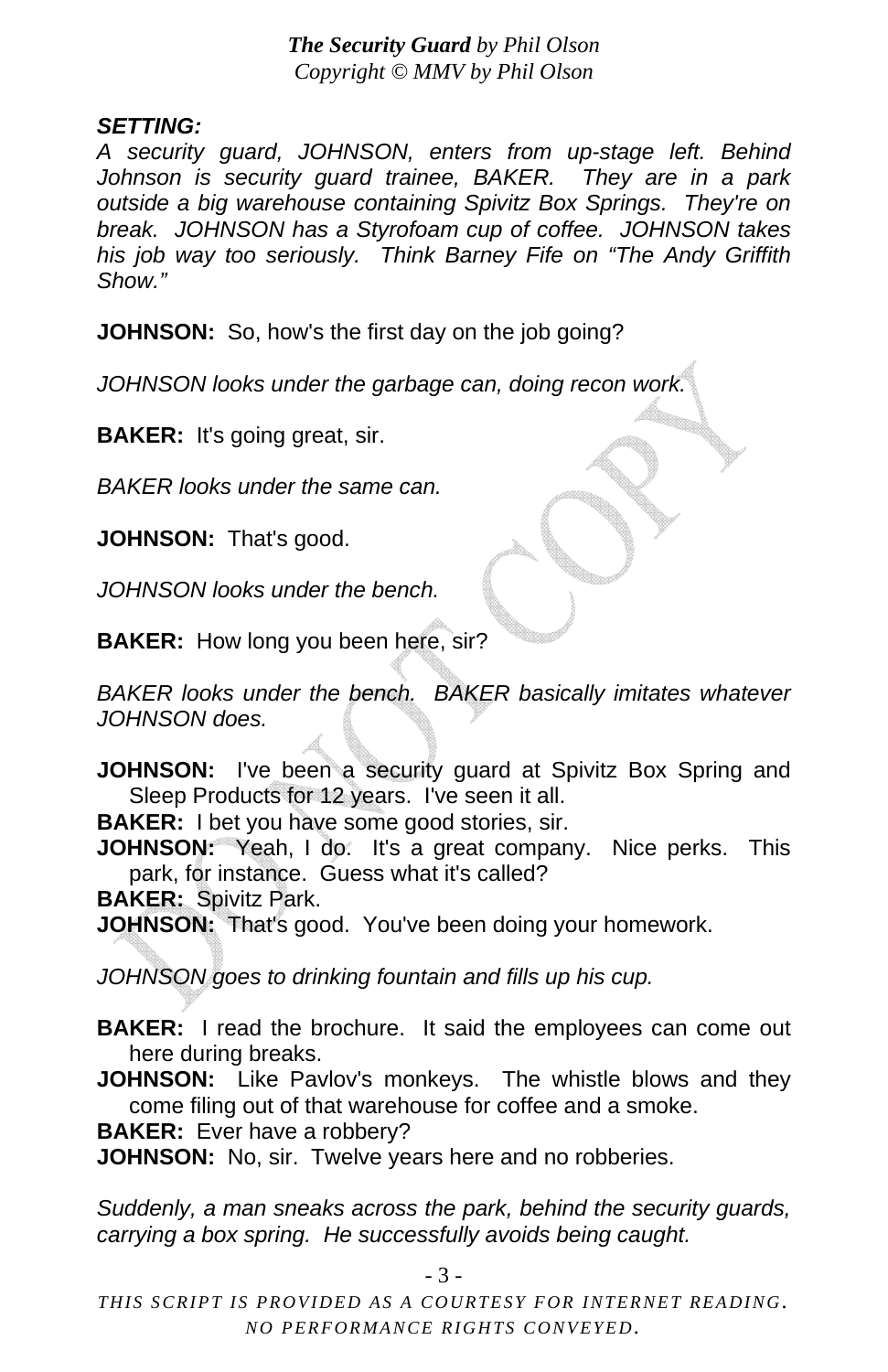**BAKER:** That must be some sort of record.

**JOHNSON:** I was made for this job. Got my training in the Nam.

*JOHNSON crosses to garbage can and throws away cup. Then he crosses to BAKER.* 

**BAKER:** Oh, my gosh, the Nam.

- **JOHNSON:** Private First Class, U.S. Marine Corp, 43rd, DaNang. You wouldn't know about that.
- **BAKER:** No, I wouldn't, sir. A little before my time.

**JOHNSON:** That's where I got this little momento. *(Knocks on his leg, we hear a sound like his leg is wooden.)*

**BAKER:** Oh, jeez.

- **JOHNSON:** It goes with me wherever I go. *(He pulls out an ashtray from his pocket. The ashtray made the "wooden" sound.)* Pretty cool, huh?
- **BAKER:** Man! Look at that!

**JOHNSON:** Got it in Sang Chow.

- **BAKER:** Can I hold it?
- **JOHNSON:** Nope. That would be bad luck. You wouldn't want that, would you?

**BAKER:** Oh, no, I wouldn't want that at all.

**JOHNSON:** See that. I'm already helpin' ya.

**BAKER:** You sure are.

**JOHNSON:** Yes, sir. They couldn't have hooked you up with a better mentor.

**BAKER:** You're the best.

**JOHNSON:** *(Looks out.)* Mr. Davies. How are you today, sir? *(We don't see Davies.)* Him? *(Motions to the trainee.)* Baker. He's the new guy. *(Davies leaves.)*

**BAKER:** Who was that?

**JOHNSON:** Mr. Davies. Inventory control. He counts box springs. Duh. Davies thinks he knows the Nam. He was a supply clerk in Saigon. That isn't the Nam. He doesn't know the Nam. Is he gone?

**BAKER:** He's gone.

- **JOHNSON:** *(In Davies' direction.)* You don't know the Nam! *(To BAKER.)* He thinks he does.
- **BAKER:** He doesn't know the Nam. *(JOHNSON gives him a look.)* I don't know the Nam either.
- **JOHNSON:** You're looking at a 40,000 square foot warehouse with over 10,000 Spivitz Box Springs. The best that money can buy. I sleep on a Spivitz box spring at home.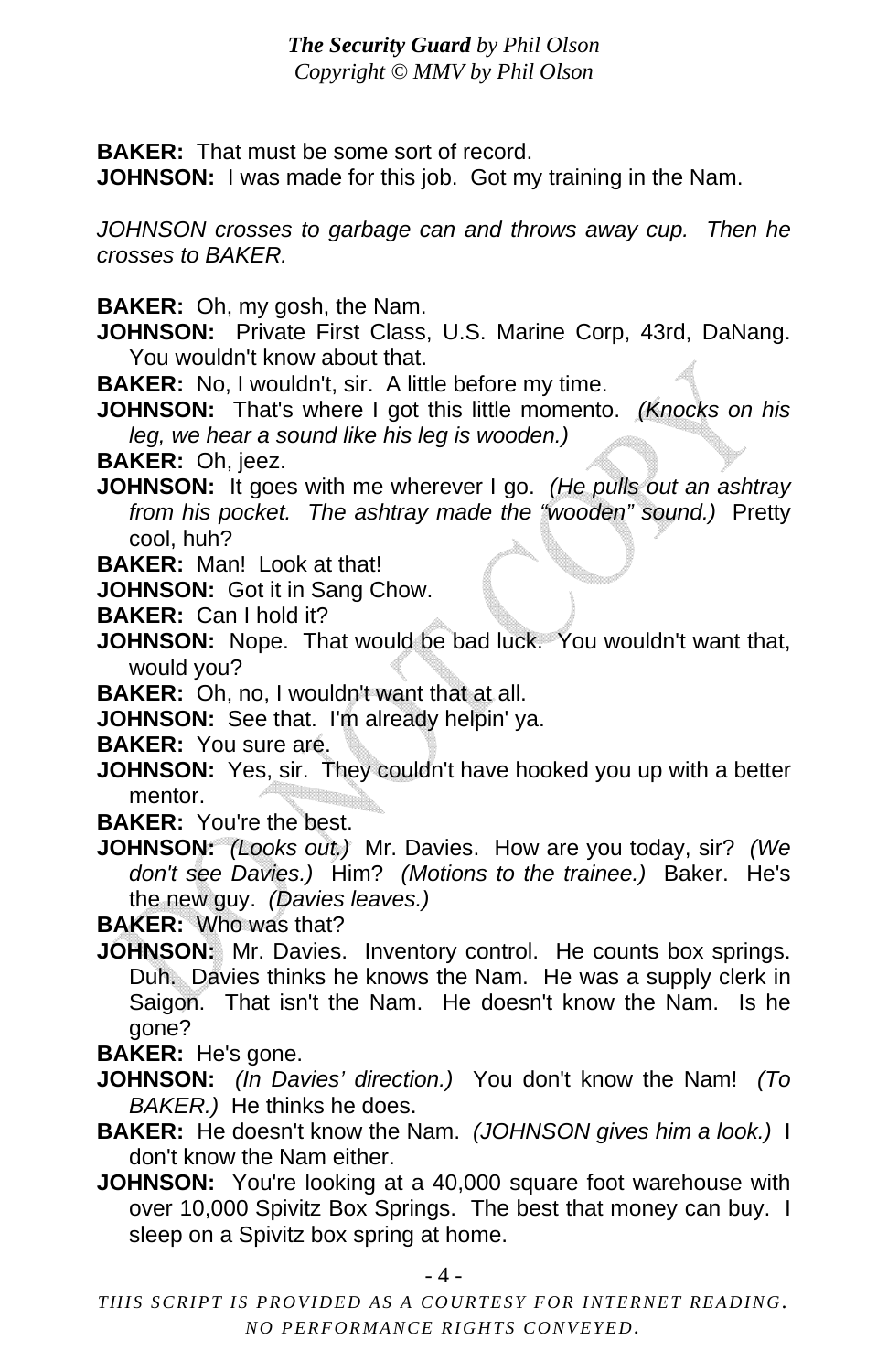**BAKER:** You're a company man, sir.

**JOHNSON:** That's right. Another three paychecks and I can get the mattress.

**BAKER:** Isn't it a little uncomfortable on the boxspring, sir?

**JOHNSON:** Sure, it's a little uncomfortable, but then again I slept in the rice patties of Kwang Lu during Tet . . . *(Sees someone coming.)* Oh, hey Jarvis. How's it going, buddy? *(Does hand signals to Jarvis. Jarvis is gone. To BAKER.)* Just something we got going. *(BAKER tries it.)* You can't do that yet.

**BAKER:** What does Jarvis do?

**JOHNSON:** Jarvis is a forklift operator. He's one of the guys.

**BAKER:** Seems like a nice guy.

**JOHNSON:** *(Nods.)* We may not get a lot of action at Spivitz Box Spring, but if anything should ever happen. *(Takes out his mace like he was drawing a gun and fakes spraying it.)* I'll be ready.

**BAKER:** Is that green mace, sir?

**JOHNSON:** Oh, yeah. *(Proudly puts the mace back.)*

**BAKER:** Can you teach me how to do that?

**JOHNSON:** In time. They promised me a gun next year. That's okay, cause I know karate *(Does a karate move.)* face, balls. Sorry. *(Almost hits Baker by accident.)* So where are you from, Baker?

*JOHNSON sits on the park bench and takes his shoes off.* 

**BAKER:** Bakersfield. *(JOHNSON looks at him.)* I'm just kidding. See my name is Baker and . . .

**JOHNSON:** . . . Yeah, I know.

**BAKER:** I kid around sometimes . . .

**JOHNSON:** . . . Yup.

**BAKER:** I'm from Ojai, sir.

*The man sneaks across the park again, carrying another box spring. The guards don't see him.*

**JOHNSON:** Ever been in the service?

**BAKER:** Just the R.O.T.C.

**JOHNSON:** Nothing wrong with that. *(Snickers.)*

**BAKER:** I shot a bazooka.

**JOHNSON:** Great. You married?

**BAKER:** Getting married in August. My girlfriend is pregnant. Shotgun wedding. *(Makes sound of cocking a shotgun. JOHNSON dives for cover.)* I'm just kiddin'. I really love her.

**JOHNSON:** *(Getting up.)* You kid around a lot, don't you, Baker?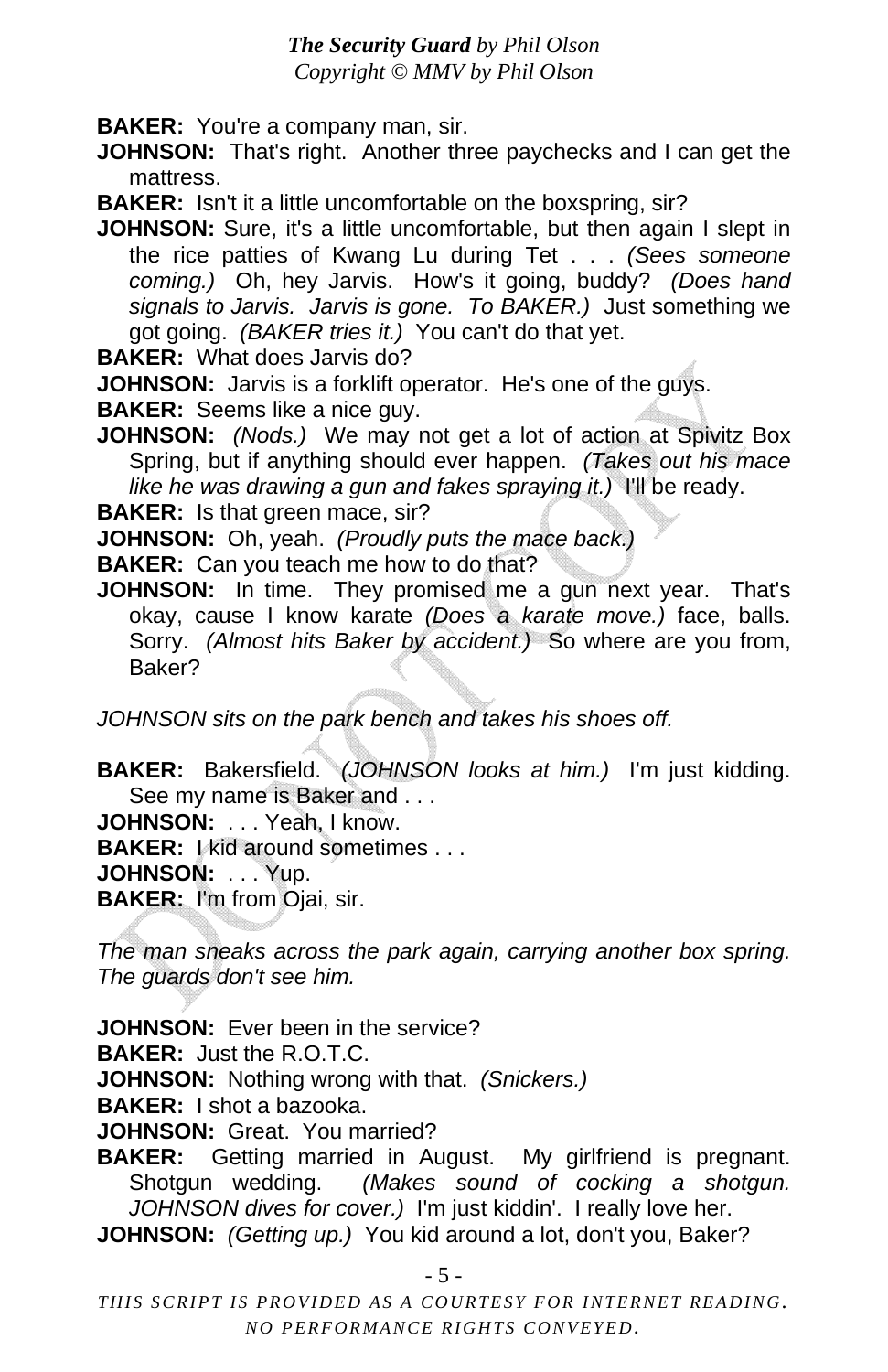- **BAKER:** Sometimes.
- **JOHNSON:** I knew another guy that kidded around a lot . . . we were walkin' down the Ho Chi Minh Trail about three clicks from Destination Zebra. Don't ask. This guy, Myers, was just kiddin' and kiddin', not a care in the world. Guess what happened to Myers?

**BAKER:** I don't know. Something really bad?

**JOHNSON:** *(Nods.)* He lost a contact lens. Fifty bucks lost in the mud. He wasn't kiddin' around too much after that.

**BAKER:** Sorry. I won't kid around again.

*Another person walks by. We don't see him. JOHNSON stands up and salutes. So does BAKER.* 

**JOHNSON:** Sir, how are you today, sir? Yes, sir. *(Lowers salute.)* He hates it when I salute him. I gotta, though. That's Captain Jack Parker. Operations Manager. He was my C.O. in the Nam.

**BAKER:** You must have a lot of history.

**JOHNSON:** He's the reason I'm here today. He saved my life twice, man.

**BAKER:** Twice?

**JOHNSON:** We were ridin' in a transport helicopter to DaNang. Captain was sittin' up front. I was sittin' by the door. Captain yells to me, "Hey, Johnson, don't fall out the door." He saved my life, man.

**BAKER:** That's beautiful.

**JOHNSON:** The second time we were in Kwang Tree in a hooch.

**BAKER:** What's a . . .

**JOHNSON:** . . . that's a foxhole. Friendly fire was coming over head. It looked like fireworks so I stood up to watch. Captain yells, "Hey, Johnson. Get down."

**BAKER:** The man's a saint.

**JOHNSON:** *(Nods.)* Then he says to me, "What do ya need a babysitter or something?" How did he know I had a baby daughter?

**BAKER:** He didn't.

- **JOHNSON:** "No," I says. "My wife is taking care of her at home, but thanks." That's the kind of guy he is.
- **BAKER:** I'd take a bullet for that kind of man.
- **JOHNSON:** You and me both. *(Catching himself.)* Back to work. Pop quiz. A man walks in the warehouse, says he's Spivitz's nephew. Says he's got a box spring at will call. Wants to pick it up himself. What do you do?

**BAKER:** Ask for the proper I.D.?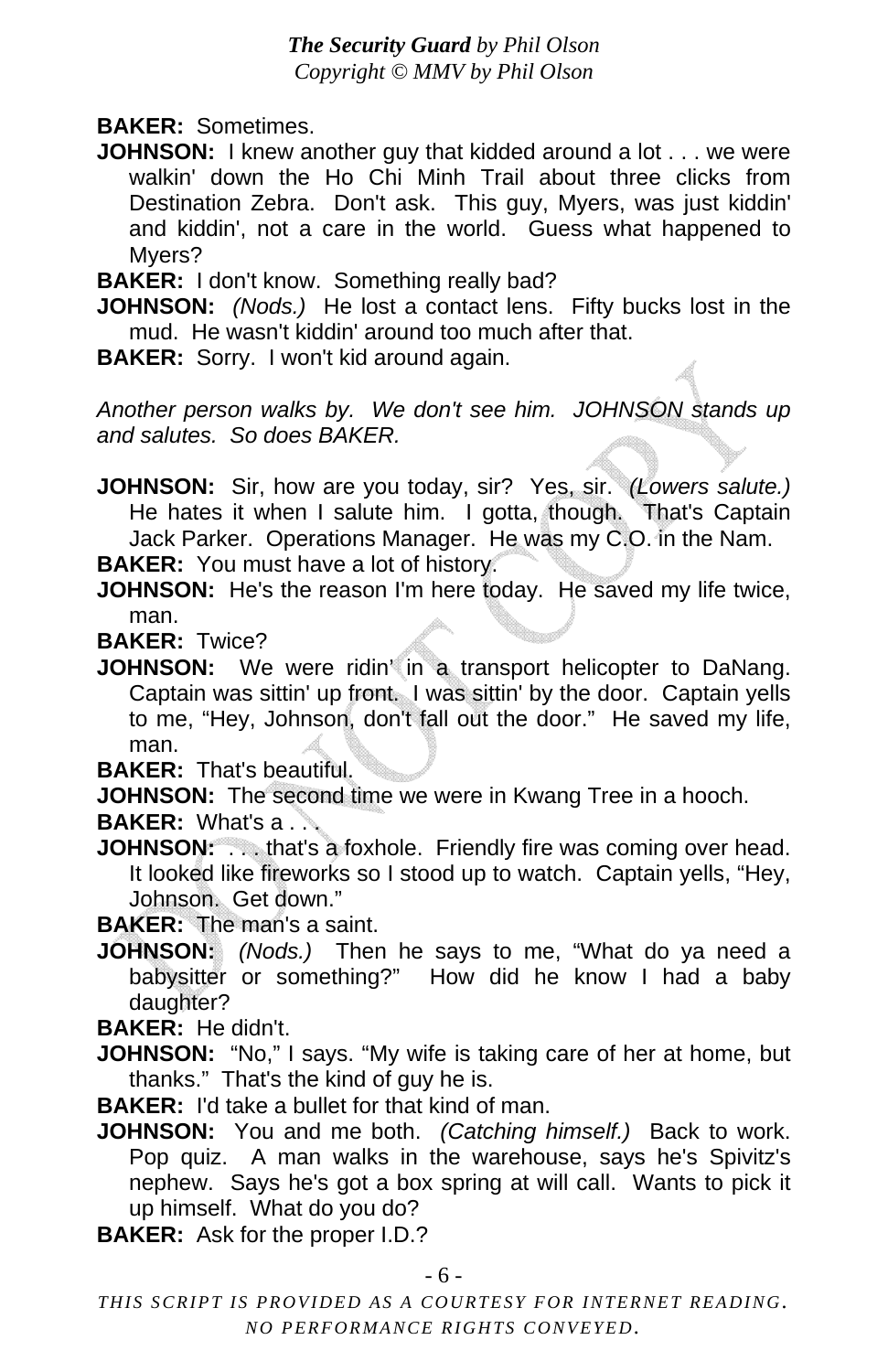- **JOHNSON:** That's right. He says, "I don't need no stinkin I.D., my uncle owns this company and if you don't let me through I'm gonna have you fired." You want to get fired? *(Baker shakes his head no.)* Well, now, you're at the point of decision, aren't you? *(BAKER nods.)* Staring down the barrel of Charlie's AK 47 without a gun. What are you gonna do, soldier? What are you gonna do? **BAKER:** Let him through?
- JOHNSON: No, you don't let him through. He doesn't have clearance. He may walk out of here with one, maybe two, box

springs. Do you want that on your conscience?

**BAKER:** *(Sheepishly.)* No.

**JOHNSON:** I don't care if he's George W "I'm not goin to the Nam" Bush. If he doesn't have clearance, he doesn't get in.

*Baker is really shaken, almost in tears.* 

**BAKER: I...** I'm sorry. It... it's just my first day.

**JOHNSON:** That's okay, son. Good learning experience. You'll be fine. Here, clean yourself off. *(Hands him a handkerchief to wipe the sweat off.)* Don't let Captain Parker see you.

**BAKER:** I won't.

- **JOHNSON:** I just pray to God you're never faced with that kind of decision without a gun. I'm not saying you will be, I'm just saying ya gotta be prepared for anything. *(Pulls out the mace like he was drawing a gun.)* Well, breaks over. Back to work. *(Starts putting shoes back on.)*
- **BAKER:** *(Looking off.)* Sir, look over there. The guy with the box spring.
- **JOHNSON:** Looks like another happy customer.

**BAKER:** He looks a little suspicious, don't you think?

**JOHNSON:** Nope.

**BAKER:** Can I go check him out? Just to make sure he's not stealing it?

JOHNSON: Let me get my shoes on. I'll go with you.

- **BAKER:** I can handle it, sir. I'll meet you back at the warehouse.
- **JOHNSON:** You sure?
- **BAKER:** Yeah, I'll be fine.
- **JOHNSON:** Alright. See ya at the warehouse . . . Oh, here, take the mace with you. *(Hands him the mace.)*
- **BAKER:** Thanks. Be right there. *(He leaves up-stage right.)*
- **JOHNSON:** *(To himself.)* "Take the mace." *(Laughs.)* Twelve years and I've never needed mace.